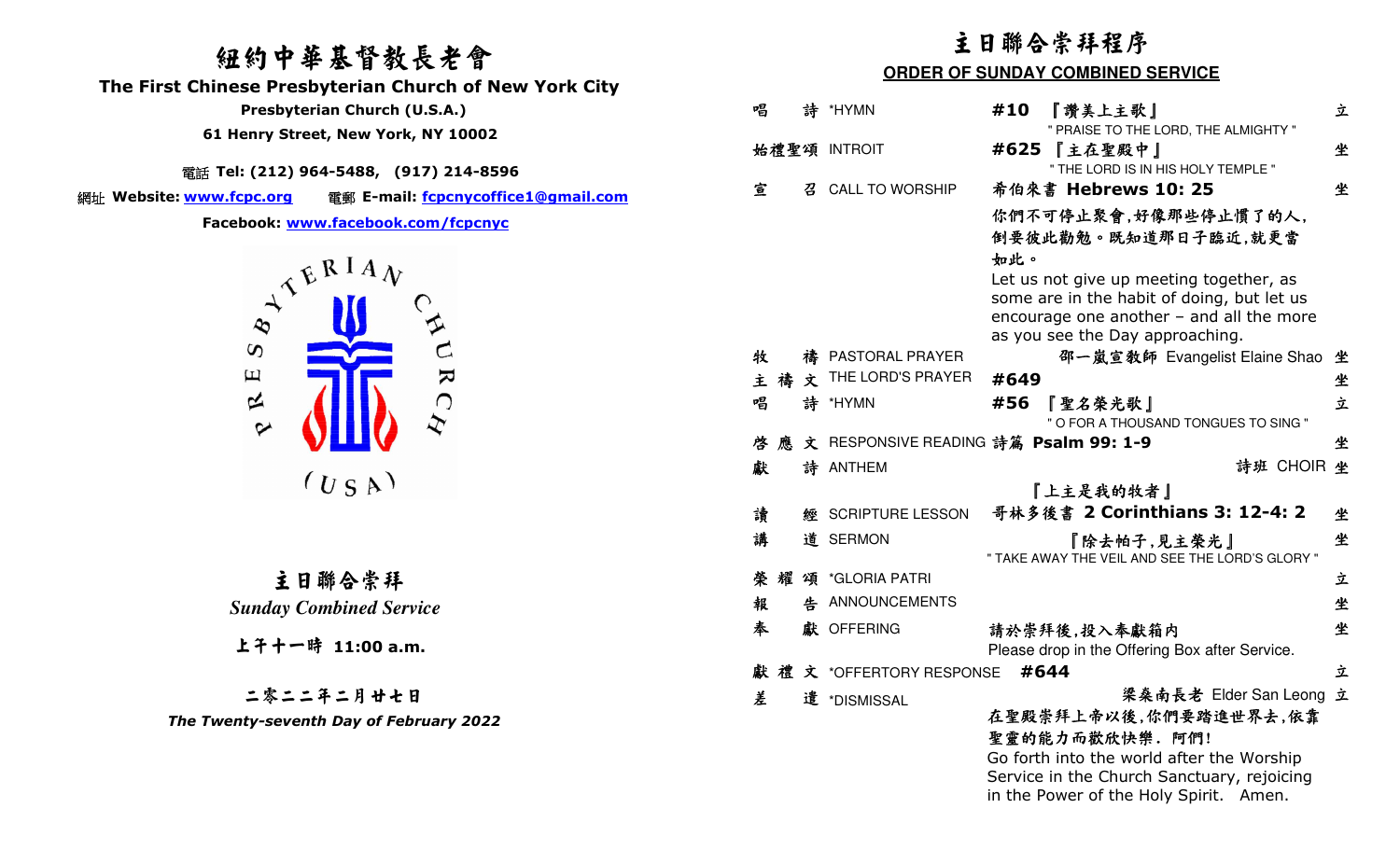阿 們 頌AMEN\* **#675** 

立

立

\*HYMN **#546** 6 『賜福救主歌』<br>- "@AV@B UKE A @L " SAVIOR, LIKE A SHEPHERD, LEAD US "

**\*please stand** 

啟應文**:** 詩篇 **<sup>99</sup>** 篇 **1-9** 節

 主席啟**:** 耶和華作王;萬民當戰抖! 祂坐在二基路伯上,地當動搖。 會眾應**:** 耶和華在錫安為大;祂超乎萬民之上。

啓**:** 他們稱讚祂大而可畏的名;祂本爲聖。

應**:** 王有能力,喜愛公平,堅立公正,在雅各中施行公平和公義。

啟**:** 你們當尊崇耶和華我們的上帝,在祂腳凳前下拜。祂本為聖。

- 應**:** 在祂的祭司中有摩西和亞倫;在求告祂名的人中有撒母耳。 他們求告耶和華,祂就應允他們。
- 啟**:** 祂在雲柱中對他們說話;他們遵守祂的法度和祂所賜給他們 的律例。
- 應**:** 耶和華我們的上帝啊,祢應允他們;祢是赦免他們的上帝,卻 按他們所行的報應他們。
	- 同讀**:** 你們要尊崇耶和華我們的上帝,在祂的聖山下拜,因為耶和華 我們的上帝本為聖。

Responsive Reading: Psalm 99: 1-9

- The Lord reigns, let the nations tremble; He sits enthroned 1between the cherubim, let the earth shake.
- 2 Great is the Lord in Zion; He is exalted over all the nations.  $\mathcal{P}$
- 3Let them praise your great and awesome name - He is holy.
- 4 The King is mighty, He loves justice – you have established equity; in Jacob you have done what is just and right.
- 5 Exalt the Lord our God and worship at His footstool; He is holy.
- Moses and Aaron were among His priests, Samuel was among 6those who called on His name; they called on the Lord and He answered them.
- 7 He spoke to them from the pillar of cloud; they kept His statutes and the decrees He gave them.
- O Lord our God, you answered them; you were to Israel a 8forgiving God, though you punished their misdeeds.
- Exalt the Lord our God and worship at His holy mountain, for 9the Lord our God is holy.

講道經文: 哥林多後書 **3: 12-4: 2**

- 12 我們既有這樣的盼望,就大膽講說,
- 13 不像摩西將帕子蒙在臉上,叫以色列人不能定睛看到那將廢者 的結局。
- 14 但他們的心地剛硬,直到今日誦讀舊約的時候,這帕子還沒有 揭去。這帕子在基督裡已經廢去了。
- 15 然而直到今日,每逢誦讀摩西書的時候,帕子還在他們心上。
- 16 但他們的心幾時歸向主,帕子就幾時除去了。
- 17 主就是那靈;主的靈在那裡,那裡就得以自由。
- 18 我們眾人既然敞著臉得以看見主的榮光,好像從鏡子裡返照, 就變成主的形狀,榮上加榮,如同從主的靈變成的。
- 1 我們既然蒙憐憫,受了這職分,就不喪膽,
- 2 乃將那些暗昧可恥的事棄絕了;不行詭詐,不謬講上帝的道理, 只將真理表明出來,好在上帝面前把自己薦與各人的良心。

# Scripture Lesson: **2 Corinthians 3: 12-4: 2**

- 12 Therefore, since we have such a hope, we are very bold.
- 13 We are not like Moses, who would put a veil over his face to keep the Israelites from gazing at it while the radiance was fading away.
- 14 But their minds were made dull, for to this day the same veil remains when the old covenant is read. It has not been removed, because only in Christ is it taken away.
- 15 Even to this day when Moses is read, a veil covers their hearts.
- 16 But whenever anyone turns to the Lord, the veil is taken away.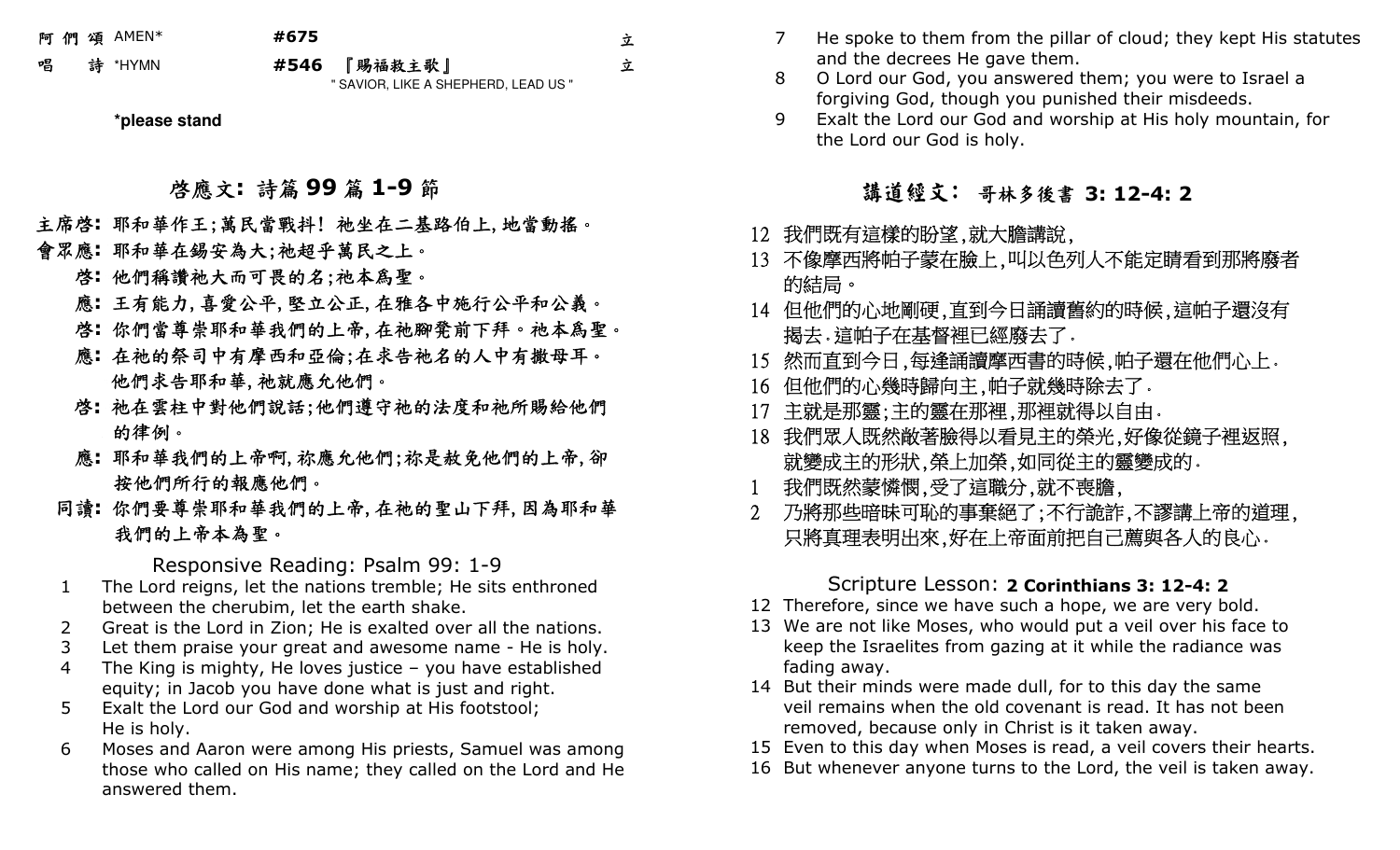- 17 Now the Lord is the Spirit, and where the Spirit of the Lord is, there is freedom.
- 18 And we, who with unveiled faces all reflect the Lord's glory, are being transformed into his likeness with ever-increasing glory, which comes from the Lord, who is the Spirit.
- Therefore, since through God's mercy we have this ministry, 1we do not lose heart.
- 2 Rather, we have renounced secret and shameful ways, we do not use deception, nor do we distort the word of God. On the contrary, by setting forth the truth plainly we commend ourselves to every man's conscience in the sight of God.

## 詩班獻詩歌詞

### 上主是我的牧者

\_\_\_上主是我的牧者,我必不至缺乏,祂使我的靈魂甦醒,引導我走祂義路。\_ ——祂使我躺卧在青草地,領我到安歇水邊,上主是我的牧者,祂必引導我前行<br>———————————————————— 我雖然行過死蔭的幽谷,我也必不怕遭害,因我知上主必保護我,脱離危險 - 舆災難,雖然被重重困難來圍繞,我到哪裡去躲藏,祂就在我身旁安慰我, |賜給我力量。上主是我的牧者,我無論往何處,必有恩惠慈愛随着,带給我| 剛强盼望,當我面對人生盡頭,祂引導我歸天家,上主是我说的牧者, 我必永不至孤單。 birit, and where the Spirit of the Lord is,<br>
eiled faces all reflect the Lord is not such as a set the context of such as a set of the Drive are such as the Spirit of the Drive and Spirit of the Sinke Spirit of the Sink

# 代禱事項

- 1.為本堂各同工、全體長老、執事、董事及領袖們在教會中事奉的心志禱告。 2.為祈禱會禱告。求聖靈感動更多弟兄姊妹同心合意為教會守望。
- 3.為紐約市華埠社區禱告。願本堂藉著崇拜、關懷、社區服務、網絡廣播節目 廣傳福音。
- 4.為身體和心靈軟弱的弟兄姊妹禱告。求主醫治,使他們早日康復: 吳秀琼女士、林伍新蘭女士、陳玉金女士、張淑德女士、劉浪波夫人、 王金鐲先生。
- 5.為本堂聘牧事工禱告。求主差遣合適主任牧師來牧養教會。
- 6.為本堂聘請幹事禱告。求主差遣合適同工來協助堂務。
- 7.為弟兄姊妹未信主的親友禱告

1.歡迎首次參加主日崇拜之新朋友,盼望你能繼續參加聚會,散會後請留下姓名, 通訊處及電話與司事,以便教會與你聯絡。

 We extend our welcome to those who are worshipping with us for the first time today. Please leave your name, address and phone number with the ushers so that we can contact you in the future. We hope to see you again.

- 2.祈禱會: 逢禮拜四下午二時在本堂舉行,歡迎各兄姊屆時參加,因疫情影響者請在不同地方一齊誠心為教會守望禱告。
- 3.各兄姊如需要**2021**年本堂全年奉獻收據作報稅之用,請先向辦公室登記。
- 4.各兄姊於教會辦公時間內每日上午九時至下午五時可用本堂電話 **(212) 964-5488**或手提電話 **(917) 214-8596**聯絡同工。
- 5.下主日(**3**月**6**日)是大齋第一主日暨婦女主日聖餐聯合崇拜,請各兄姊虔潔 心靈,屆時回堂守主聖餐。
- 6.本堂在網址 <mark>www.fcpc.org</mark>上載主日週刊,講道錄音,請瀏覽及收聽。<br>7. 長孝、超迪、逗卒、因台四教命田応恃閣後, 今年繼續斬信與行聯令坐草。

#### 7.長老、賴神、福音、恩信四教會因疫情關係,今年繼續暫停舉行聯合省墓崇拜。

### **誠聘主任牧師**

**紐約中華基督教⻑老會誠聘主任牧師。** 

**具美國⻑老會 (Presbyterian Church USA) 認同之神學學位,** 

**三年服務堂會經驗, 需能講流利粵語, 及具備英語溝通能力。** 

**請寄履歷致:PNC,**

The First Chinese Presbyterian Church

61 Henry Street, New York, NY 10002, <u>或電郵 f<mark>cpcsession@gmail.com</mark></u>

The First Chinese Presbyterian Church is seeking a Pastor (Head of Staff).The candidate should possess qualifications acceptable by

the Presbyterian Church (USA) for Minister of Word and Sacrament,

 with 3 years of pastoral experience, and fluency in Cantonese and spoken English.Please send resume to:

PNC,

The First Chinese Presbyterian Church,

61 Henry Street, New York, NY10002, or Email: f**cpcsession@gmail.com**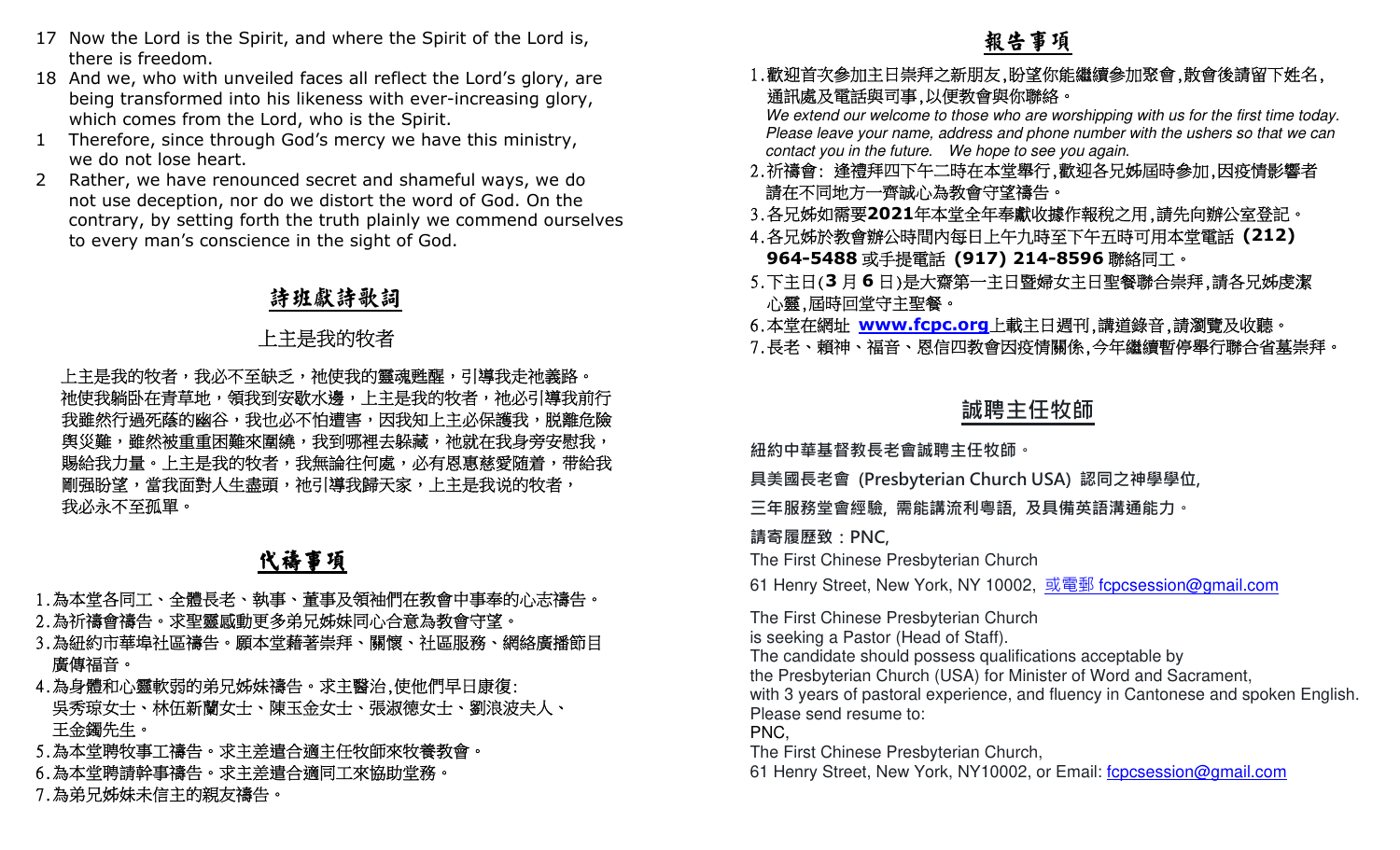## **誠聘 Position Vacant**

#### **須有大學學歷; 能講流利粵語; 及具備英語,華語溝通能力**;

# 獻 花

| 誠聘 Position Vacant                                                                                                                 | 主日聯合崇拜事奉人員       |                    |                 |                              |
|------------------------------------------------------------------------------------------------------------------------------------|------------------|--------------------|-----------------|------------------------------|
| 紐約中華基督教長老會誠聘幹事。                                                                                                                    |                  | 今主日(二月廿七日)<br>主日崇拜 |                 | 下主日(三月六日)<br>大齋第一主日暨婦女主日聖餐崇拜 |
| 須有大學學歷; 能講流利粵語; 及具備英語 · 華語溝通能力;                                                                                                    | 講員/主席            | 邵一嵐宣教師<br>梁桑南長老    |                 | 李澤華牧師 / 方李芳執事                |
| 中,英文,電腦打字。                                                                                                                         | 指揮/司琴            | 林主恩先生 / 江友正女士      | 林主恩先生 /         | 江友正女士                        |
| 請寄履歷致:Administrative Assistant                                                                                                     | 待<br>招           | 陳張愛萍長老             | 梁美娥長老           |                              |
| The First Chinese Presbyterian Church                                                                                              | 聖餐主禮             |                    | 梁李萍清長老          | 梁桑南長老                        |
| 61 Henry Street, New York, NY 10002, 或電郵 fcpcny@yahoo.com                                                                          | 聖餐襄禮             |                    | 方鈺澄長老           | 李許妙梨長老                       |
| The First Chinese Presbyterian Church                                                                                              |                  |                    | 唐顯慶長老           | 林 潔執事                        |
| is seeking an Administrative Assistant:                                                                                            | 聖餐預備<br>錄音/音響    | 黄惠賜執事              | 雷甄惠珍執事<br>黄惠賜執事 |                              |
| spoken English and Mandarin; and ability to type English and Chinese.<br>Please send resume to:<br><b>Administrative Assistant</b> |                  | 二零二二年三月份主日聯合崇拜輪值表  |                 |                              |
| The First Chinese Presbyterian Church,<br>61 Henry Street, New York, NY10002, or Email: fcpcny@yahoo.com                           |                  |                    | <u>主席</u>       | <u>講員</u>                    |
|                                                                                                                                    |                  | 6日 大齋第一主日暨婦女主日聖餐崇拜 | 方李芳執事           | 李澤華牧師                        |
|                                                                                                                                    | 13E              | 大齋第二主日             | 關悦雄長老           | 邵一嵐宣教師                       |
|                                                                                                                                    | $20$ 日           | 大齋第三主日             | 梁美娥長老           | 李澤華牧師                        |
| 花<br>獻                                                                                                                             | 27 <sub>El</sub> | 大齋第四主日             | 梁桑南長老           | 邵一嵐宣教師                       |
| 梁桑南夫婦紀念慈母梁參蘭女士及陳素絲女士<br>林伍新蘭女士紀念父母親伍淦學夫婦、家翁姑林賢銳夫婦、先夫林榮臻先生                                                                          |                  |                    |                 |                              |

|       |                    | 主席    | 講員     |
|-------|--------------------|-------|--------|
|       | 6日 大齋第一主日暨婦女主日聖餐崇拜 | 方李芳執事 | 李澤華牧師  |
| 13 E  | 大齋第二主日             | 關悦雄長老 | 邵一嵐宣教師 |
| 20E   | 大齋第三主日             | 梁美娥長老 | 李澤華牧師  |
| 27 ยิ | 大齋第四主日             | 梁桑南長老 | 邵一嵐宣敎師 |